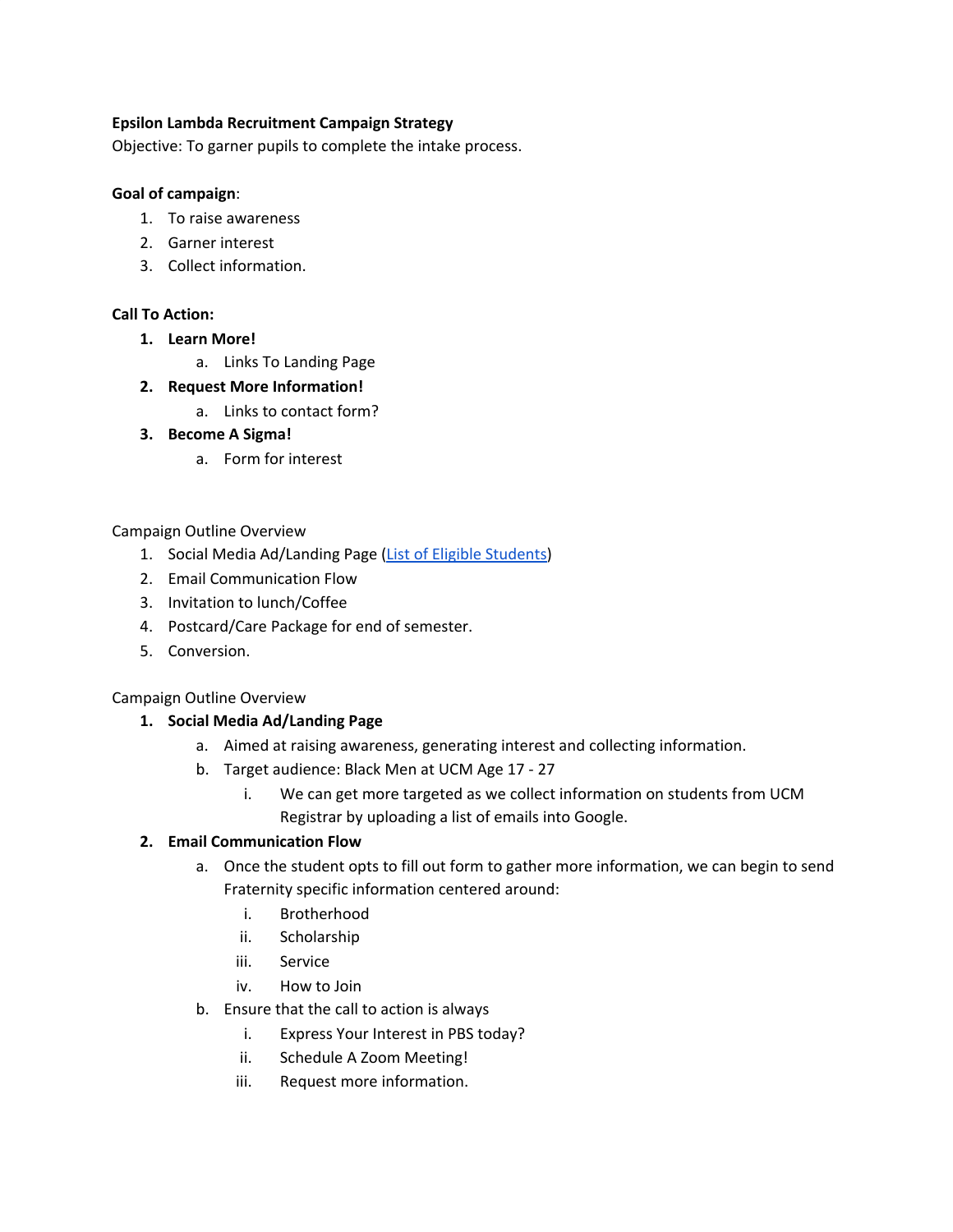#### **3. Invitation to lunch/Coffee**

- a. Once the students have completed the Email communication flow invite them to lunch or coffee.
- **4. Postcard/Care Package for end of semester.**
	- a. Encouragement to stay engaged.
- **5. Conversion.**
	- a. At this point we should have built enough of a report so that we can begin to gain new members.

#### **Social Media Copy**

- **● Interested?**
	- Are you interested in Phi Beta Sigma? Don't Know Where to Start? We are here to help!
	- CTA: Request More Information
- **● Thinking About Joining A Fraternity?**
	- The ELite Epsilon Lambda chapter of Phi Beta Sigma has been on this campus since 1972! Want to learn more about our ELite history?
	- CTA: Learn More
- **● [Men](https://www.canva.com/design/DAEWgfjsNkY/UvFLvdK2wjxhYi1jK10Diw/edit?category=tACZCoDePIo) of:**

●

- Culture
- Vision
- Service

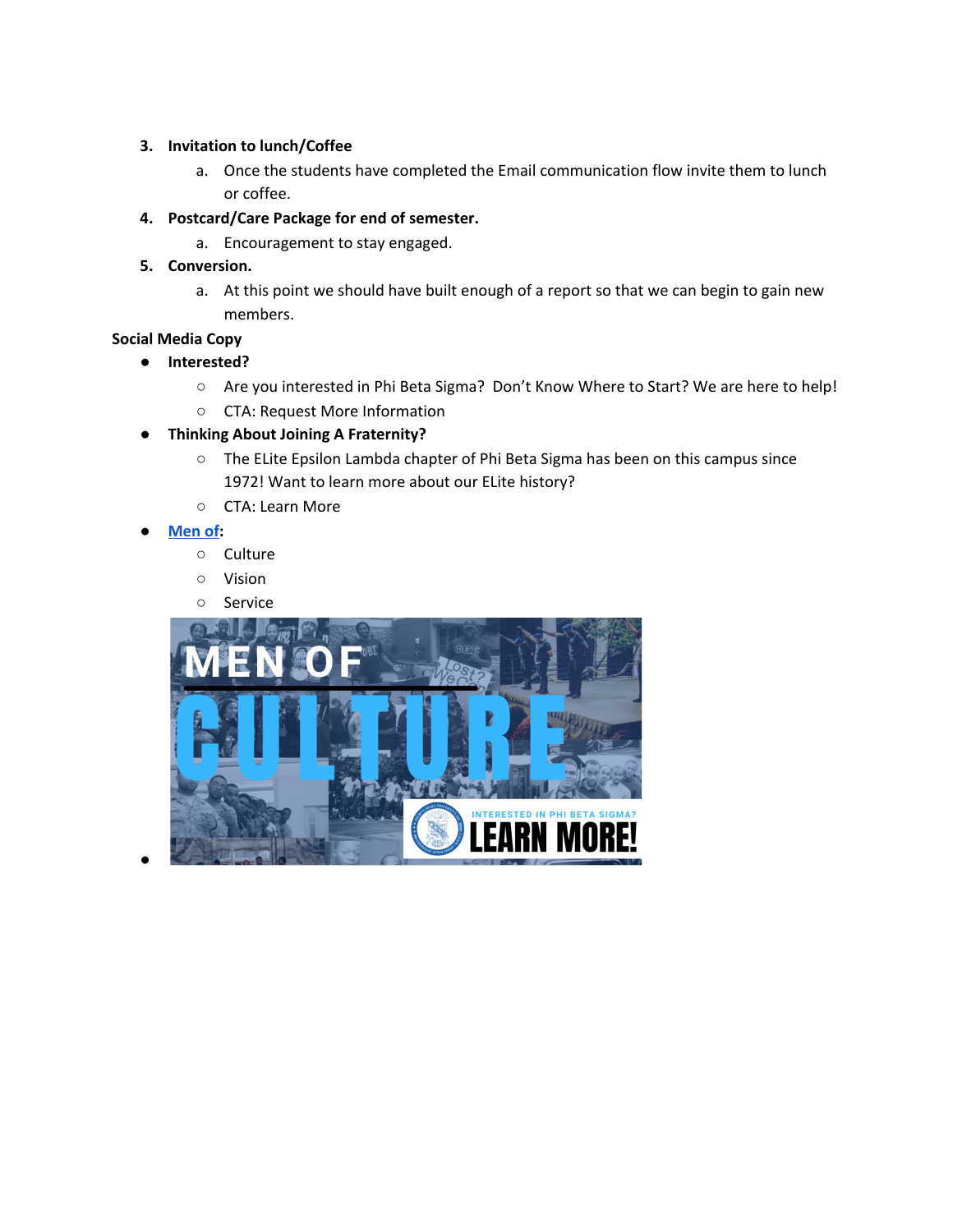